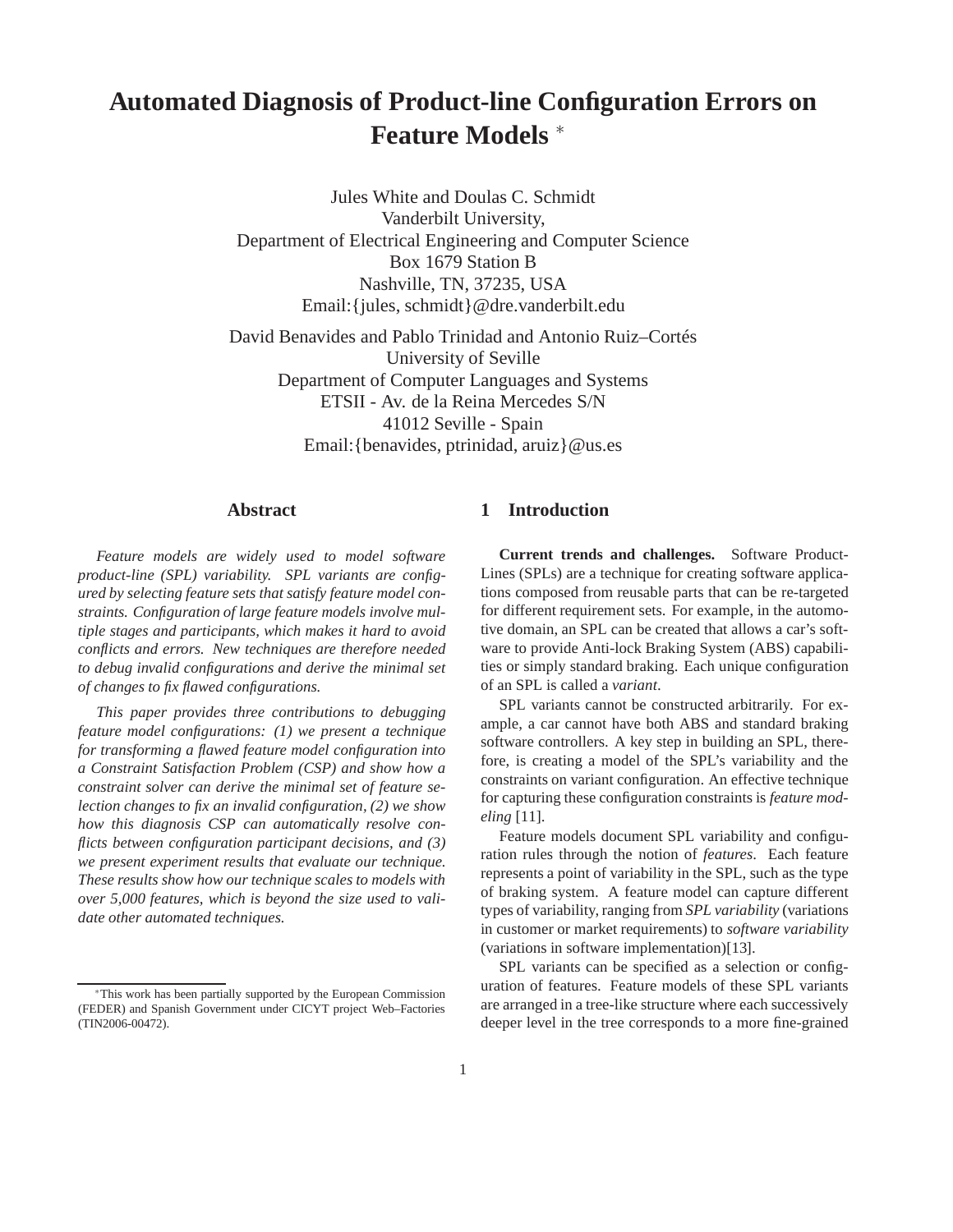configuration option for the product-line variant, as shown by the feature model in Figure 1. The parent-child and cross-tree relationships capture the constraints that must be adhered to when selecting a group of features for a variant.

Existing research has focused on ensuring that the features chosen from feature models are correct and consistent with the SPL and variant requirements. For example, work has been done on automating the process of deriving a set of features that meet a requirement set using boolean circuit satisfiability techniques [12] or Constraint Satisfaction Problems (CSPs) [4]. Moreover, numerous tools have been developed, such as Big Lever Software Gears [6], Pure::variants [5], and the Feature Model Plug-in [7], to support the construction of feature models and correct selection of feature configurations. Yet other research has focused on performing some of the configuration implementation work by using model driven development [17].

Regardless of what tools and processes are used to configure SPL variants, however, there is always the possibility that mistakes will occur. For example, large SPLs often use *staged configuration* [8, 9], where features are selected in multiple stages to form a complete configuration iteratively, rather than choosing all features at once. At a late stage in the configuration process, developers may realize that a critically needed feature cannot be selected due to one or numerous decisions in some previous stages. It is hard to debug a configuration to figure out how to change decisions in previous stages to make the critical feature selectable.

Another challenging situation can arise when multiple participants are involved in the feature selection process and their desired feature selections conflict. For example, hardware developers for an automobile may desire a lower cost set of Electronic Control Units (ECUs) that cannot support the features needed by the software developer's embedded controller code. In these situations, methods are needed to evaluate and debug conflicts between participants. Methods are also needed to recommend modifications to the participants feature selections to make them compatible.

Although prior research has shown how to identify flawed configurations [3, 12], conventional debugging mechanisms cannot pinpoint configuration errors and identifying corrective actions. More specifically, techniques are lacking that can take an arbitrary flawed configuration and produce the minimal set of feature selections and deselections to bring the configuration to a valid state. This paper focuses on addressing these gaps in existing research.

**Solution approach** → **Constraint-based feature configuration diagnosis.** Our approach to debugging feature model configurations transforms an invalid feature model configuration into a Constraint Satisfaction Problem (CSP) [18] and then uses a constraint solver to derive the minimal set of feature selection modifications that will bring the configuration to a valid state. performance. This paper shows how this CSP-based diagnostic technique provides the following contributions to work on debugging errors in feature model configurations:

- 1. We provide a CSP-based [18] diagnostic technique, inspired by the diagnostic framework in [16], that can pinpoint conflicts and constraint violations in feature models
- 2. We show how this CSP diagnostic technique can be used to remedy a configuration error by automatically deriving the minimal set of features to select and deselect
- 3. We provide mechanisms for using this CSP technique to create cost-optimal mediation of conflicting configuration participant feature selection needs
- 4. We show how our CSP diagnostic technique allows stakeholders to debug a configuration error or conflict from different viewpoints
- 5. We provide empirical results showing that this CSPbased diagnostic technique is scalable enough to support industrial SPL feature models containing over 5,000 features.

The remainder of the paper is organized as follows: Section 2 describes the challenges of diagnosing configuration errors and conflicts in SPLs; Section 3 presents our CSP-based technique for diagnosing configuration errors and conflicts; Section 4 shows how our CSP-based technique can be extended to support conflict mediation, multiviewpoint debugging, and faster diagnosis times; Section 5 presents empirical results demonstrating the ability of our technique to scale to feature models with thousands of features; Section 6 compares our work with related research; and Section 7 presents concluding remarks.

## **2 Challenges of Debugging Feature Model Configurations**

This section evaluates different challenges that arise in realistic configuration scenarios; Section 3 describes oursolutions to these challenges.

## 2.1 Challenge 1: Staged Configuration Errors

Staged configuration is a configuration process whereby developers iteratively select features to reduce the variability in a feature model until a variant is constructed. Czarnecki et al. [8, 9] use the context of software supply chains for embedded software in automobiles to demonstrate the need for staged configuration. In the first stage, software vendors provide software components that can be provided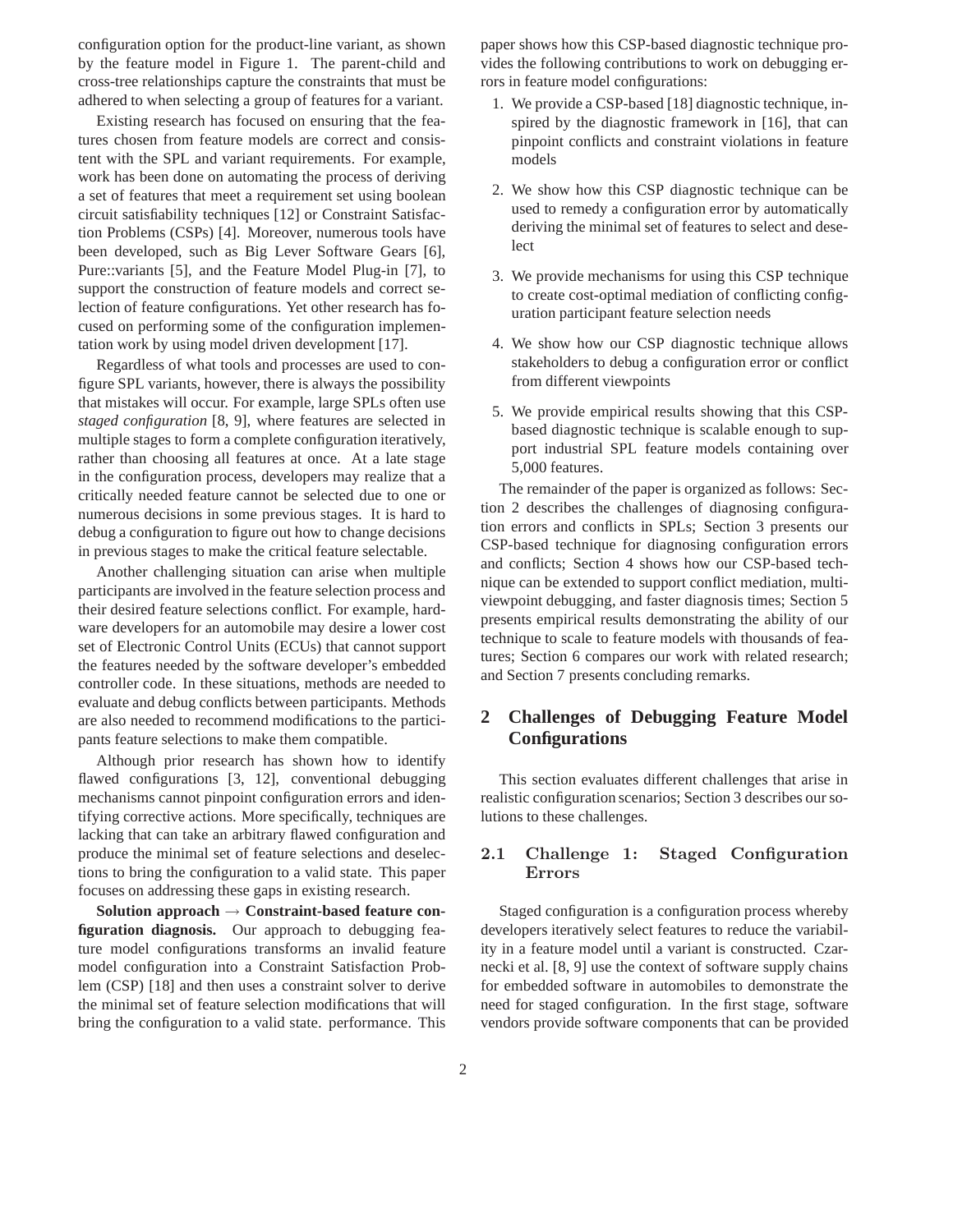in different configurations to actuate brakes, control infotainment systems, etc. In the second stage, hardware vendors of Electronic Control Units (ECUs) the software runs on must provide ECUs with the correct features and configuration to support the software components selected in the first stage.

The challenge with staged configuration is that feature selection decisions made at some point in time *T* have ramifications on the decisions made at all points in time  $T' > T$ . For example, it is possible for software vendors to choose a set of software component features for which there are no valid ECU configurations in the second configuration stage. Identifying the fewest number of configuration modifications to remedy the error is hard because there can be significant distance between *T* and *T* ′ .

This challenge also appears in larger models, such as those for software to control the automation of continuous casting in steel manufacture [14]. In large-scale models, configuration mimics staged configuration since developers cannot immediately understand the ramifications of their current decisions. At some later decision point, critical features that developers need may no longer be selectable due to some previous choice. Again, it is hard to identify the minimal set of configuration decisions to reverse in this scenario. Section 4.2 describes how we address this challenge using the pre-assignment of some variables with our CSPbased diagnosis technique.

#### 2.2 Challenge 2: Mediating Conflicts

In many situations the desired features and needs of multiple stakeholders involved in configuring an SPL variant may conflict. For example, when configuring automotive systems, software developers may want a series of software component configurations that cannot be supported by the ECU configurations proposed by the hardware developers. To each party, their individual needs are critical and finding the middle ground to integrate the two is hard.

Another conflict scenario arises when configuration decisions made for an SPL variant must be reconciled with the constraints of the legacy environment in which it will run. For example, when configuring automotive software for the next year's model of a car, a variant may initially be configured to provide the features most sought after by customers, such as a complex infotainment system. Typically, new model cars are not complete redesigns and thus, developers have to figure out how to run the new software configuration on the existing ECU configuration of the previous year's model. If the new software configuration is not compatible with the legacy ECU configuration, developers need a way to derive the lowest cost set of modifications to the either the new software or the legacy ECU configuration, which is hard.

Section 4.3 describes how we address this challenge by diagnosing the superset of the desired conflicts and leveraging an alternate optimization goal for the CSP-diagnosis technique.

## 2.3 Challenge 3: Viewpoint-dependent Errors

The feature labeled as the source of an error in a feature model configuration may vary depending on the viewpoint used to debug it. In the feature model shown in Figure 1, for example, if a configuration is created that includes both *Non-ABS Controller* and *1 Mbit/s CAN Bus*, either feature can be viewed as the feature that is the source of the error. If we debug the configuration from the viewpoint that



Figure 1: Simple Feature Model for an Automobile

software trumps ECU hardware decisions, then the *1 Mbit/s CAN Bus* feature is the error. If we assume that ECU decisions precede software, however, then the *Non-ABS Controller* feature is the error.

A feature model may therefore require debugging from multiple viewpoints since the diagnosis of the feature that is the source of an error in a feature model depends on the viewpoint used to debug it. For small feature models, debugging from different points of view may be relatively simple. When feature models contain hundreds or thousands of features, the complexity of diagnosing a configuration from multiple viewpoints increases greatly. Section 4.2 describes how we address this challenge by specifying feature selections that cannot be modified by the solver during the diagnosis.

## **3 Configuration Error Diagnosis**

The solution we propose is a technique for creating automated SPL variant diagnosis tools. Developers can use these tools to identify the minimal set of features that should be selected or deselected to transform an invalid configuration to a valid configuration. Moreover, depending on the input provided to diagnosis tools, a flawed configuration can be debugged from different viewpoints or mediate conflicts between multiple stakeholder decisions in a configuration process.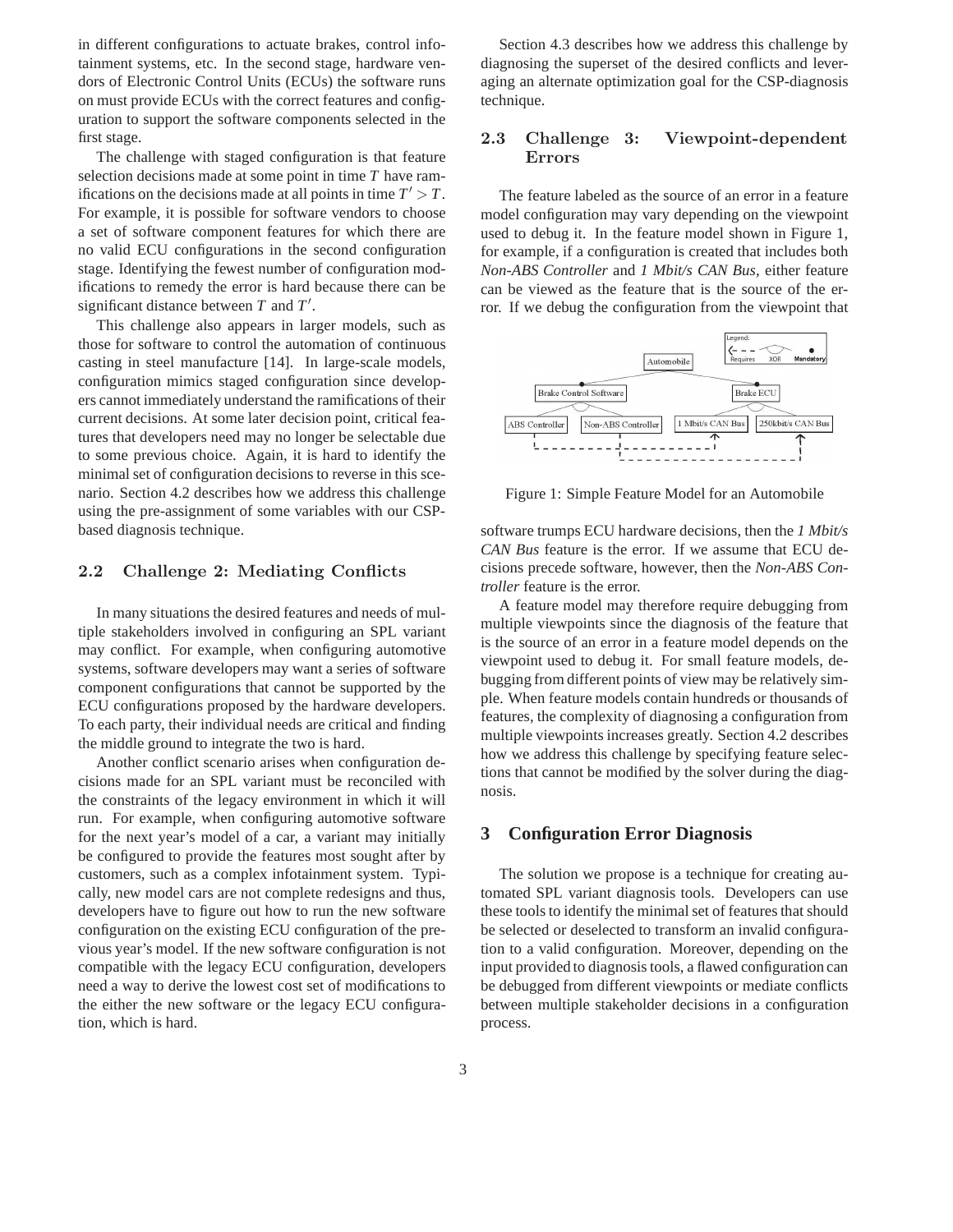The key component of our automated SPL variant conflict diagnosis technique is the application of a CSP-based error diagnostic technique. In prior work, Benavides et al. [4] have shown how feature models can be transformed into CSPs to automate feature selection with a constraint solver [10]. Trinidad et al. [16] subsequently showed to extend this CSP technique to identify *full mandatory features*, *void features*, and *dead feature models* using Reiter's theory of diagnosis [15]. This section presents an alternate diagnostic model for deriving the minimum set of features that should be selected or deselected to eliminate a conflict in a feature configuration.

**Background: Feature Models and Configurations as CSPs.** A CSP is a set of variables and a set of constraints over those variables. For example,  $A + B \le 3$  is a CSP involving the integer variables *A* and *B*. The goal of a constraint solver is to find a valid *labeling* (set of variable values) that simultaneously satisfies all constraints in the CSP.  $(A = 1, B = 2)$  is thus a valid labeling of the CSP.

To build the CSP for the error diagnosis technique, we construct a set of variables, *F*, representing the features in the feature model. Each configuration of the feature model is a set of values for these variables, where a value of 1 indicates the feature is present in the configuration and a value of 0 indicates it is not present. More formally, a configuration is a labeling of *F*, such that for each variable  $f_i \subset F$ ,  $f_i = 1$  indicates that the  $i_{th}$  feature in the feature model is selected in the configuration. Correspondingly,  $f_i = 0$  implies that the feature is not selected.

Given an arbitrary configuration of a feature model as a labeling of the *F* variables, developers need the ability to ensure the correctness of the configuration. To achieve this constraint checking ability, each variable  $f_i$  is associated with one or more constraints corresponding to the configuration rules in the feature model. For example, if  $f_j$  is a required subfeature of *f<sup>i</sup>* , then the CSP would contain the constraint:  $f_i = 1 \Leftrightarrow f_j = 1$ .

Configuration rules from the feature model are captured in the constraint set *C*. For any given feature model configuration described by a labeling of  $F$ , the correctness of the configuration can be determined by seeing if the labeling satisfies all constraints in *C*. The steps of transforming a feature model to a CSP are described in [4].

#### 3.1 Configuration Diagnostic CSP

When diagnosing configuration conflicts, developers need a list of features that should be selected or deselected to make an invalid configuration a valid configuration. The output of our CSP diagnostic architecture is this list of features to select and deselect, as shown in Figure 2. In Step 1 of Figure 2, the rules of the feature model and the current



Figure 2: Diagnostic Technique Architecture

invalid configuration are transformed into a CSP. For example,  $o_1 = 1$  because the *Automobile* feature is selected in the current invalid configuration. In Step 2, the solver derives a labeling of the diagnostic CSP. Step 3 takes the output of the CSP labeling and transforms it into a series of recommendations of features to select or deselect to turn the invalid configuration into a valid configuration. Finally, in Step 4, the recommendations are applied to the invalid configuration to create a valid configuration where each variable *f<sup>i</sup>* equals 1 if the corresponding feature is selected in the new and valid configuration. For example,  $f_7 = 1$ , meaning that the *250 Kbit/s CAN Bus* is selected in the new valid configuration.

To enable the constraint solver to recommend features to select and deselect, two new sets of recommendation variables, *S* and *D*, are introduced to capture the features that need to be selected and deselected, respectively, to reach a valid configuration. For example, a value of 1 for variable *s*<sup>*i*</sup> ⊂ *S* indicates that the feature  $f_i$  should be added to the current configuration. Similarly,  $d_i = 1$  implies that the feature  $f_i$  should be removed from the configuration.

Thus, for each feature  $f_i \subset F$ , there are variables  $s_i \subset S$ and  $d_i \subset D$ . After the diagnosis CSP is labeled, the values of *S* and *D* serve as the output recommendations to the user as to what features to add or remove from the current configuration, as shown in Table 1.

Table 1 shows the complete inputs and outputs to diagnose the invalid configuration scenario shown in Figure 2.

The next step is to allow developers to input their current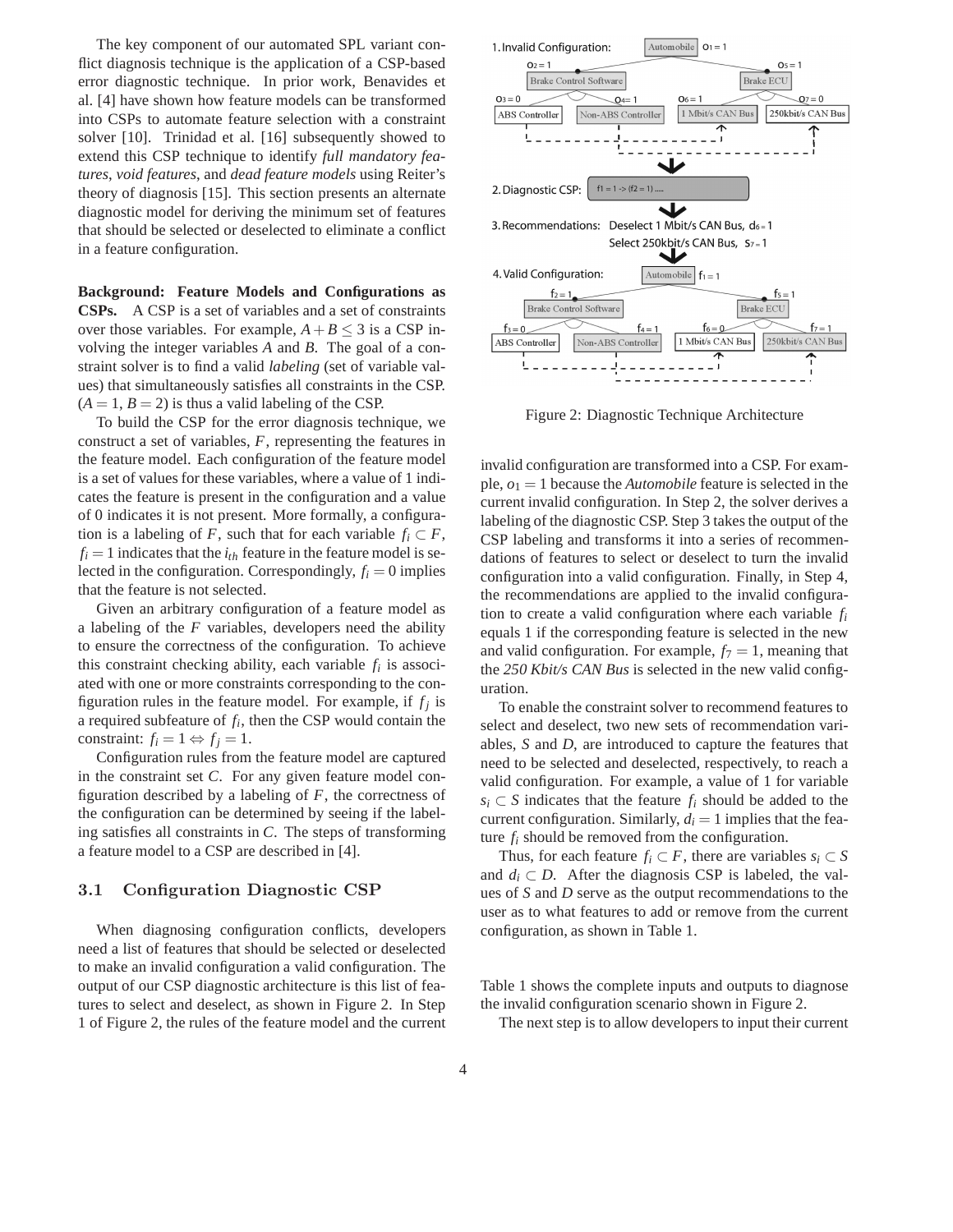| <b>Variables</b>        |                                                                         |
|-------------------------|-------------------------------------------------------------------------|
| Variable Expla-         | $f_i \subset F$ : feature variables for the valid                       |
| nations                 | configuration that will be transitioned                                 |
|                         | to; $o_i \subset O$ : the features selected ( $o_i =$                   |
|                         | 1) in the current invalid configuration;                                |
|                         | $s_i \subset S$ : features to select $(s_i = 1)$ to                     |
|                         | reach the valid configuration; $d_i \subset D$ :                        |
|                         | features to deselect $(di = 1)$ to reach the                            |
|                         | valid configuration                                                     |
| Inputs                  |                                                                         |
| Current Config.         | $o_1 = 1, o_2 = 1, o_3 = 0, o_4 = 1, o_5 =$                             |
|                         | $1, o_6 = 1, o_7 = 0$                                                   |
| Model<br>Feature        | $f_1 = 1 \Leftrightarrow (f_2 = 1), f_1 = 1 \Leftrightarrow (f_5 = 1),$ |
| Rules                   | $f_2 = 1 \Rightarrow (f_3 = 1) \oplus (f_4 = 1), f_5 = 1 \Rightarrow$   |
|                         | $(f_6 = 1) \oplus (f_7 = 1), (f_6 = 1) \vee (f_7 =$                     |
|                         | $1) \Rightarrow (f_5 = 1), (f_3 = 1) \vee (f_4 = 1) \Rightarrow$        |
|                         | $(f_2 = 1), f_3 = 1 \Rightarrow (f_6 = 1), f_4 = 1 \Rightarrow$         |
|                         | $(f_7=1)$                                                               |
| Diagnostic              | $(f_i \subset F   \{(f_i=1) \Rightarrow (o_i=1 \oplus s_i=1) \land$     |
| Rules                   | $(d_i = 0), (f_i = 0) \Rightarrow (o_i = 0 \oplus d_i = 1) \wedge$      |
|                         | $(s_i = 0) \})$                                                         |
| <b>Outputs</b>          |                                                                         |
| Features to Se-         | $s_1 = 0, s_2 = 0, s_3 = 0, s_4 = 0, s_5 =$                             |
| lect                    | $0, s_6 = 0, s_7 = 1$                                                   |
| <b>Features to Des-</b> | $d_1 = 0, d_2 = 0, d_3 = 0, d_4 = 0, d_5 = 0,$                          |
| elect                   | $d6 = 1, d7 = 0$                                                        |
| New Valid Con-          | $f_1 = 1, f_2 = 1, f_3 = 0, f_4 = 1, f_5 =$                             |
| fig.                    | $1, f_6 = 0, f_7 = 1$                                                   |

Table 1: Diagnostic CSP Construction

configuration into the solver for diagnosis. Rather than directly setting values for the variables in *F*, developers use a special set of input variables called the *observations*. The observations are contained in the set of variables *O*. For each feature *f<sup>i</sup>* present in the current flawed configuration,  $o_i = 1$ . Similarly, if  $f_i$  is not selected in the current invalid configuration,  $o_i = 0$ . As shown in Table 1, the observations capture the current invalid configuration that is provided as input to the solver.

To diagnose the CSP, we want to find an alternate but valid configuration of the feature model and suggest a series of changes to the current invalid configuration to reach the valid configuration. A valid configuration is a labeling of the variables in *F* (a configuration) such that all of the feature model constraints are satisfied. For each variable *f<sup>i</sup>* , the value should be 1 if the feature is present in the new valid configuration that will be transitioned to. If a feature is not in the new configuration, *f<sup>i</sup>* should equal 0. We always require  $f_1 = 1$  to ensure that the root feature is always selected. It also must be noted that the technique only works with non-void feature models.

If feature  $f_i$  is included in the current configuration ( $o_i =$ 1), but must be removed to reach the new valid configuration, we want the solver to recommend that it be deselected  $(d_i = 1)$ . Moreover, the solver should recommend that a feature  $f_i$  be selected  $(s_i = 1)$  if it is not currently selected ( $o_i = 0$ ), but needs to be selected to reach a correct configuration. If a feature is not in the current configuration ( $o_i = 0$ ), and is not needed to reach a correct state, then the solver should not recommend any changes to it  $(s_i = 0$  and  $d_i = 0)$ . To produce this desired behavior, we introduce two new constraints for each variable  $f_i \subset F$ :  $(f_i = 1) \Rightarrow (o_i = 1 \oplus s_i = 1) \wedge (d_i = 0)$  and  $(f_i = 0) \Rightarrow (o_i = 0 \oplus d_i = 1) \wedge (s_i = 0)$ . The symbol  $\oplus$  represents *exclusive or* (XOR). These new constraints form the diagnostic rules, as shown in Table 1.

The behavior produced by these new constraints explains the following four cases that a feature modification can fall into:

- 1. **A feature is selected and does not need to be deselected.** If the *ith* feature is in the current invalid configuration ( $o_i = 1$ ), and also in the new valid configuration ( $f_i = 1$ ), no changes need be made to it ( $s_i = 0$ , *d*<sub>*i*</sub> = 0)⇒ {( $f_i = 1$ ) ⇒ ( $o_i = 1 ⊕ s_i = 0$ ) ∧ ( $d_i = 0$ )}
- 2. **A feature is selected and needs to be deselected.** If the  $i_{th}$  feature is in the current invalid configuration  $(o<sub>i</sub> = 1)$  but not in the new valid configuration  $(f<sub>i</sub> = 0)$ , it must be deselected  $(d_i = 1) \Rightarrow \{(f_i = 0) \Rightarrow (o_i = 1)\}$  $0 ⊕ d_i = 1) ∧ (s_i = 0)$
- 3. **A feature is not selected and does not to be selected.** If the  $i_{th}$  feature is not in the current invalid configuration ( $o_i = 0$ ) and is also not needed in the new configuration ( $f_i = 0$ ) it should remain unchanged ( $s_i = 0$ , *d*<sub>*i*</sub> = 0) ⇒ {( $f_i = 0$ ) ⇒ ( $o_i = 0 \oplus d_i = 1$ ) ∧ ( $s_i = 0$ )}
- 4. **A feature is not selected and needs to be selected.** If the  $i_{th}$  feature is not selected in the current invalid configuration  $(o<sub>i</sub> = 0)$  but is present in the new correct configuration  $f_i = 1$ , it must be selected  $(s_i = 1) \Rightarrow$  $\{(f_i = 1) \Rightarrow (o_i = 1 \oplus s_i = 0) \land (d_i = 0) = 1\}$

#### 3.2 Optimal Diagnosis Method

The next step in the diagnosis process is to use the solver to find a labeling of the variables and produce a series of recommendations. For any given configuration with a conflict, there may be multiple possible ways to eliminate the problem. For example, in the automotive example from Section 2.3, the valid corrective actions were to either remove the *1 Mbit/s CAN Bus* and select the *250 Kbit/s CAN Bus* or to remove *Non-ABS Controller* and select *ABS Controller*. We therefore need to tell the solver how to select which of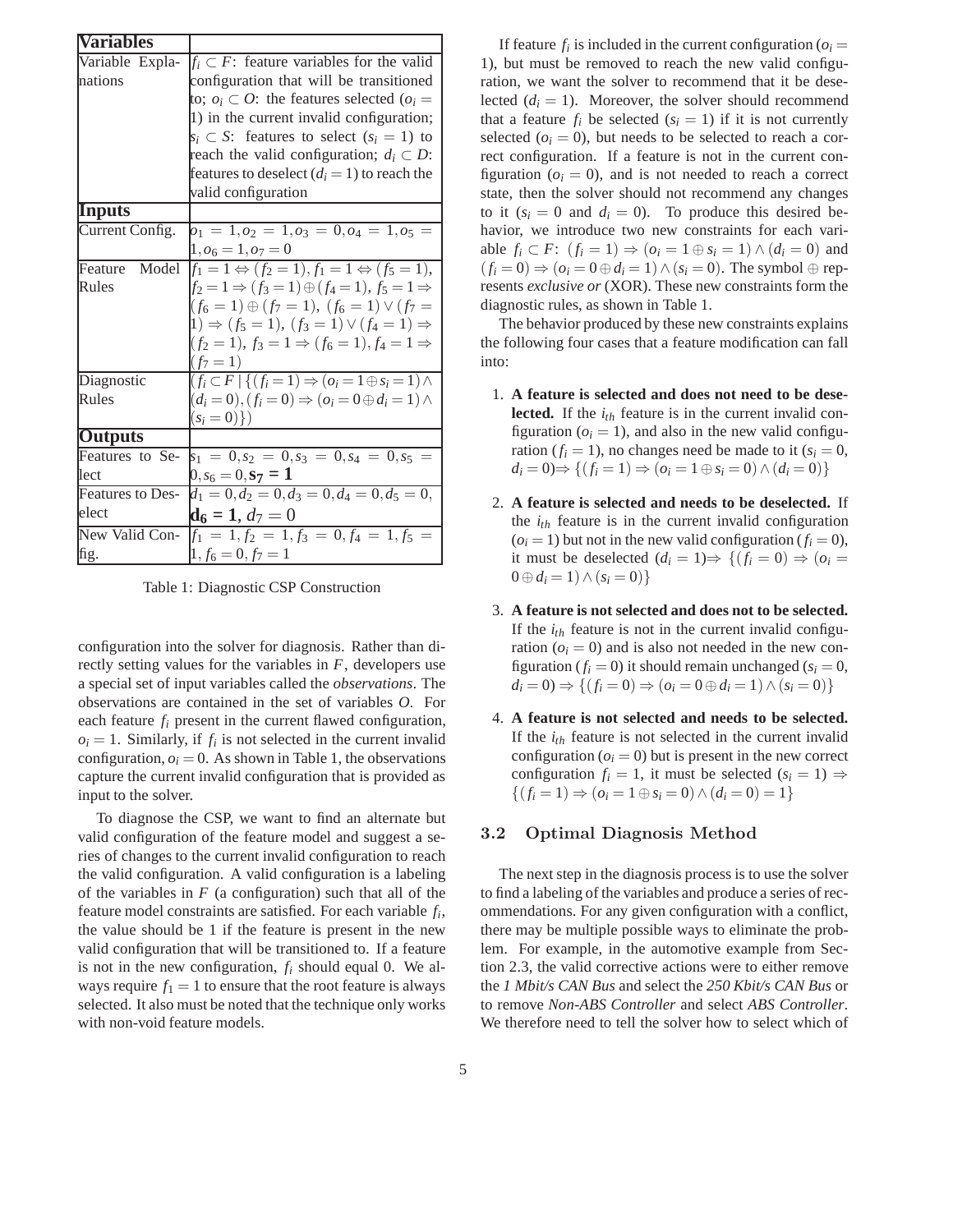the (many) possible corrective solutions to suggest to developers.

The most basic suggestion selection criteria that developers can use to guide the solver's diagnosis is to tell it to minimize the number of changes that to make to the current configuration, *i.e.*, developers prefer suggestions that require changing as few things as possible in the current invalid configuration. To achieve this, we solve for a labeling of the CSP that minimizes the sum of the variables in *S*∪*D*. The sum of  $S \cup D$  is the total number of changes that the solution requires the developer to make. By minizing this sum, therefore, we minimize the total number of required changes.

Each labeling of the diagnostic CSP will produce two sets of features corresponding to the features that should be selected (*S*) and deselected (*D*) to reach the new valid configuration. Furthermore, the labeling also causes the solver to backtrack and create new values for *F* corresponding to the proposed solution to transition to. Thus, developers can cycle through the different potential labelings of the diagnostic CSP to evaluate potential remedies and the configurations they will produce.

Table 1 shows a complete set of inputs and output suggestions for diagnosing the automotive software example from Section 2.3. If there are multiple labelings of the CSP, initially only one will be returned. After the first solution has been found, however, the solver can much more efficiently cycle through the other equally ranked sets of corrective suggestions.

## **4 Solution Extensibility and Benefits**

This section presents different benefits of our CSP-based diagnostic approach and possible ways of extending it.

## 4.1 Bounding Diagnostic Method

For extremely large feature models, finding the optimal number of changes may not be possible due to time constraints. In these cases, an alternate, more scalable, approach is to attempt to find any suggestion that requires fewer than *K* changes or with a cost less than *K*. Rather than directly asking for an optimal answer, we instead add the constraint  $\sum_{i=1}^{n} s_i + d_i \leq K$  to the CSP and ask the solver for any solution.

The sum of all variables *s*<sup>*i*</sup> ⊂ *S* and *d*<sup>*i*</sup> ⊂ *D* represents the total number of feature selections and deselections that need to be made to reach the new valid configuration. Therefore, the sum of both of these sets is the total number of modifications that must be made to the original invalid configuration. The new constraint,  $\sum_{i=1}^{n} s_i + d_i \leq K$ , ensures that the solver only accepts diagnosis solutions that require the developer to make *K* or fewer changes to the invalid solution.

The solver is asked for **any** answer that meets the new constraints. In return, the solver will provide a solution that is not necessarily perfect, but which fits our tolerance for change. If no solution is found, we can increment *K* by a factor and re-invoke the solver or reassess our requirements. As is shown in Section 5.4, searching for a bounded solution rather than an optimal solution is significantly faster.

If the solver cannot find a diagnosis that makes fewer than *K* modifications, it will state that there is no valid solution that fits a *K* change budget. From the experiements performed in Section 5, we found that in these cases where no solution can be found, the solver was able to diagnose the model much faster than if there was a viable solution under *K*. Furthermore, the more cross-tree constraints that were within the feature model, the faster the solver was able to determine if there was no solution within the bound *K*.

#### 4.2 Debugging from Different Viewpoints

As we discussed in Section 2.3, we need the ability to debug the configuration from different viewpoints. Each viewpoint represents a set of features that the solver should avoid suggesting to add or remove from the current configuration. For example, using the automobile scenario from Section 2.3, the solver can debug the problem from the point of view that audio trumps storage by telling the solver not to suggest selecting or deselecting any audio features.

Debugging from a viewpoint works by pre-assigning values for a subset of the variables in *F* and *O*. For example, to force the feature *f<sup>i</sup>* currently in the configuration to remain unaltered by the diagnosis, the values  $f_i = 1$  and  $o_i = 1$ are provided to the solver. Since  $(f_i = 1) \Rightarrow (o_i = 1 \oplus s_i =$  $1) \wedge (d_i = 0)$ , pre-assigning these values will force the solver to label  $s_i = 0$  and  $d_i = 0$ .

To debug from a given point of view, for each feature *fv*, in that viewpoint, we first add the constraints,  $f_v = 1$ ,  $o_v = 1$ ,  $s_v = 0$ , and  $d_v = 0$ . The solver then derives a diagnosis that recommends alterations to other features in the configuration and maintains the state of each feature  $f_\nu$ . The diagnostic model can therefore be used to debug from different viewpoints and address Challenge 3 from Section 2.3.

Pre-assigning values for variables in *F* and *O* can also be used to debug staged configuration errors from Challenge 1, Section 2.1. With staged configuration errors, at some point in time T', developers attempt to select a feature that is in conflict with another feature selected at time  $T < T'$ . To debug this type of conflict, developers pre-assign the desired (but currently unselectable) feature at time  $T'$  the value of 1 for its  $o_i$  and  $f_i$  variables. Developers can also pre-assign values for one or more other features decisions from previous stages of the configuration that must not be altered. The solver is then invoked to find a configuration that includes the desired feature at  $T'$  and minimizes the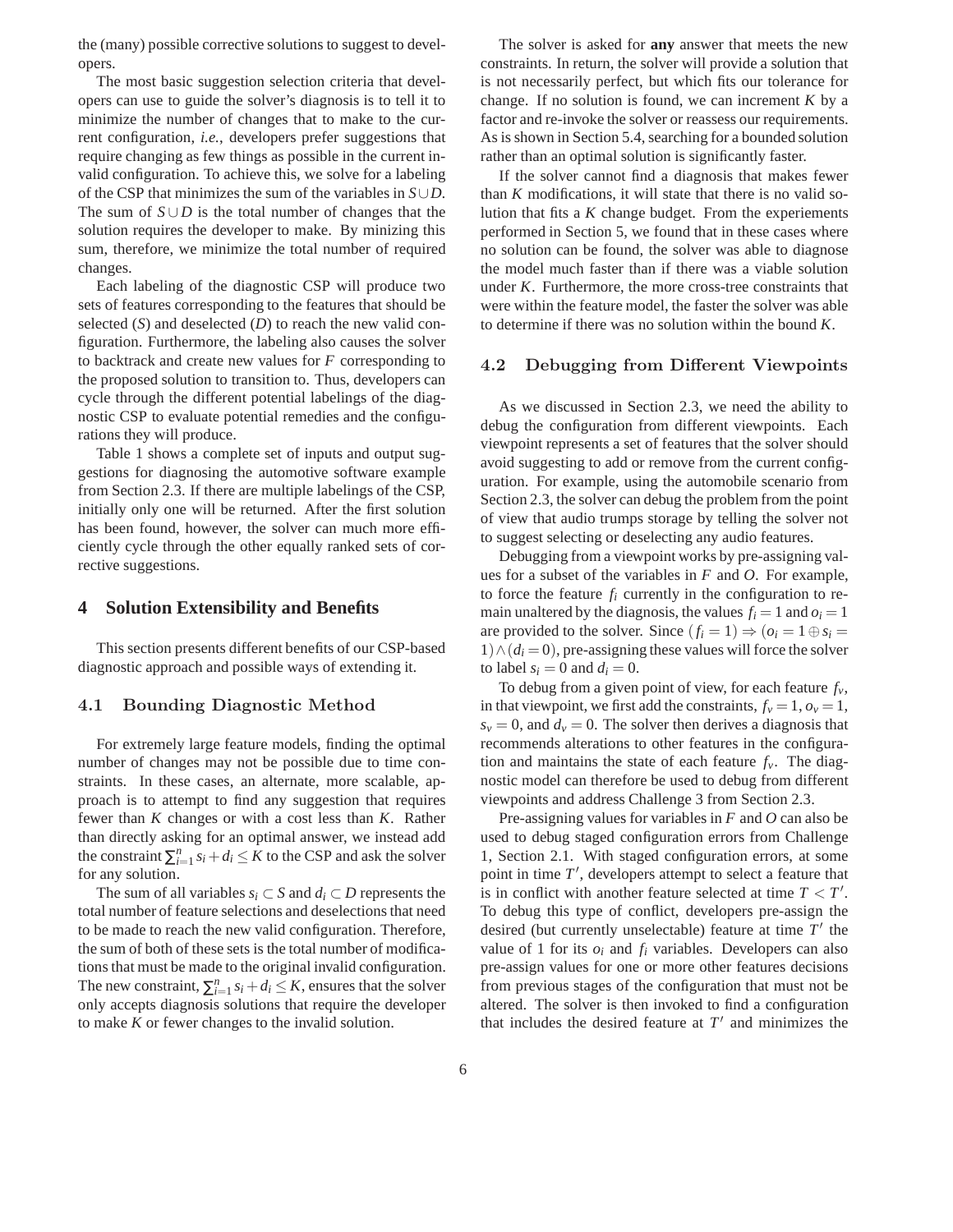number of changes to feature configuration decisions that were made at all points in time  $T < T'$ .

## 4.3 Cost Optimal Conflict Resolution

As shown in Section 2.2, conflicts can occur when multiple stakeholders in a configuration process pull the solution in different directions. In these situations, debugging tools are needed to mediate the conflict in a cost conscious manner. For example, when the software configuration of a car is not compatible with the legacy ECU configuration, it is (probably) cheaper to recommend changes to the software configuration than to change the ECU configuration and possibly the assembly process of the car. Therefore, the solver should try to minimize the overall cost of the changes.

We can extend the CSP model to perform cost-based feature selection and deselection optimization. First, we extend the model to associate a cost variable,  $b_i \subset B$ , with each feature in the feature model. Each cost variable reprsents how expensive (or conversely how beneficial) it is for the solver to recommend that the state of that feature be changed. Before each invocation of the debugger, the stakeholders provide these cost variables to guide the solver in its recommendations of features to select or deselect.

Next, we construct the superset of the features that the various stakeholders desire. The superset represents the ideal, although incorrect, configuration that the stakeholders would like to have. The goal is to find a way to reach a correct configuration from this superset of features that involves the lowest total cost for changes. The superset is input to the solver as values for the variables in *O*.

Finally, we alter our original optimization goal so that the solver will attempt to minimize (or maximize if we prefer) the cost of the features it suggests selecting or deselecting. We define a new global cost variable *G* and let *G* capture the sum of the costs of the changes that the solver suggests:  $G = \sum_{i=1}^{n} (d_i * b_i) + (s_i * b_i)$ . G is thus equal to the sum of the costs of all the features that the solver either recommends to select or deselect. Rather than simply instructing the solver to minimize the sum of  $S \cup D$ , we instead ask for the minimization or maximization of *G*.

The result of the labeling is a series of changes needed to reach a valid configuration that optimally integrates the desires and decisions of the various stakeholders. Of course, one particular stakeholder may have to incur more cost than another in the interest of reaching a globally better solution. Further constraints, such as limiting the maximum difference between the cost incurred by any two stakeholders, could also be added. The mediation process can be tuned to provide numerous types of behavior by providing different optimization golas. This CSP diagnostic method enables use to address Challenge 2 from Section 2.2.

## **5 Empirical Results**

Automated diagnostic methods are of little use if they cannot scale to handle non-trivial feature models of production systems. This section presents empirical results from experiments we performed to evaluate the scalability of our CSP-based diagnosis technique. We compare both the optimal and bounding methods for diagnosing errors and conflicts.

#### 5.1 Experimental Platform

To perform our experiments, we used the implementation of the diagnosis algorithm which is provided by the Model Intelligence libraries from the Eclipse Foundation's Generic Eclipse Modeling System (GEMS) project [2]. Internally, the GEMS Model Intelligence implementation uses the Java Choco Constraint Solver [1] to derive labelings of the diagnostic CSP. The experiments were performed on a computer with an Intel Core DUO 2.4GHZ CPU, 2 gigabytes of memory, Windows XP, and a version 1.6 Java Virtual Machine (JVM). The JVM was run in client mode using a heap size of 40 megabytes (-Xms40m) and a maximum memory size of 256 megabytes (-Xmx256m).

A challenging aspect of the scalability analysis is that CSP-based techniques can vary in solving time based on individual problem characteristics. In theory, CSP's have exponential worst case time complexity, but in practice they are often much faster. To demonstrate a high confidence in our technique, it was necessary to apply our technique to as many models as possible. The key challenge with this approach is that hundreds or thousands of real feature models are not readily available and manually constructing them is not practical.

To provide the large numbers of feature models needed for our experiments, therefore, we built a feature model generator. This generator can randomly generate feature models with the desired branching and constraint characteristics. We also imbued the generator with the capability to generate feature selections from a feature model and probabilistically insert a bounded number of errors/conflicts into the configuration. The feature model generator is available in open-source form from [].

From preliminary feasibility experiments we conducted, we observed that the branching factor of the tree had little effect on the algorithm's solving time. We also compared diagnosis time using models with 0%, 10%, and 50% crosstree constraints and saw no difference in diagnosis time. The key indicator of the solving complexity was the number of XOR- or cardinality-based feature groups in a model. XOR and cardinality-based feature groups are features that require the set of their selected children to satisfy a cardinality constraint (the constraint is 1..1 for XOR).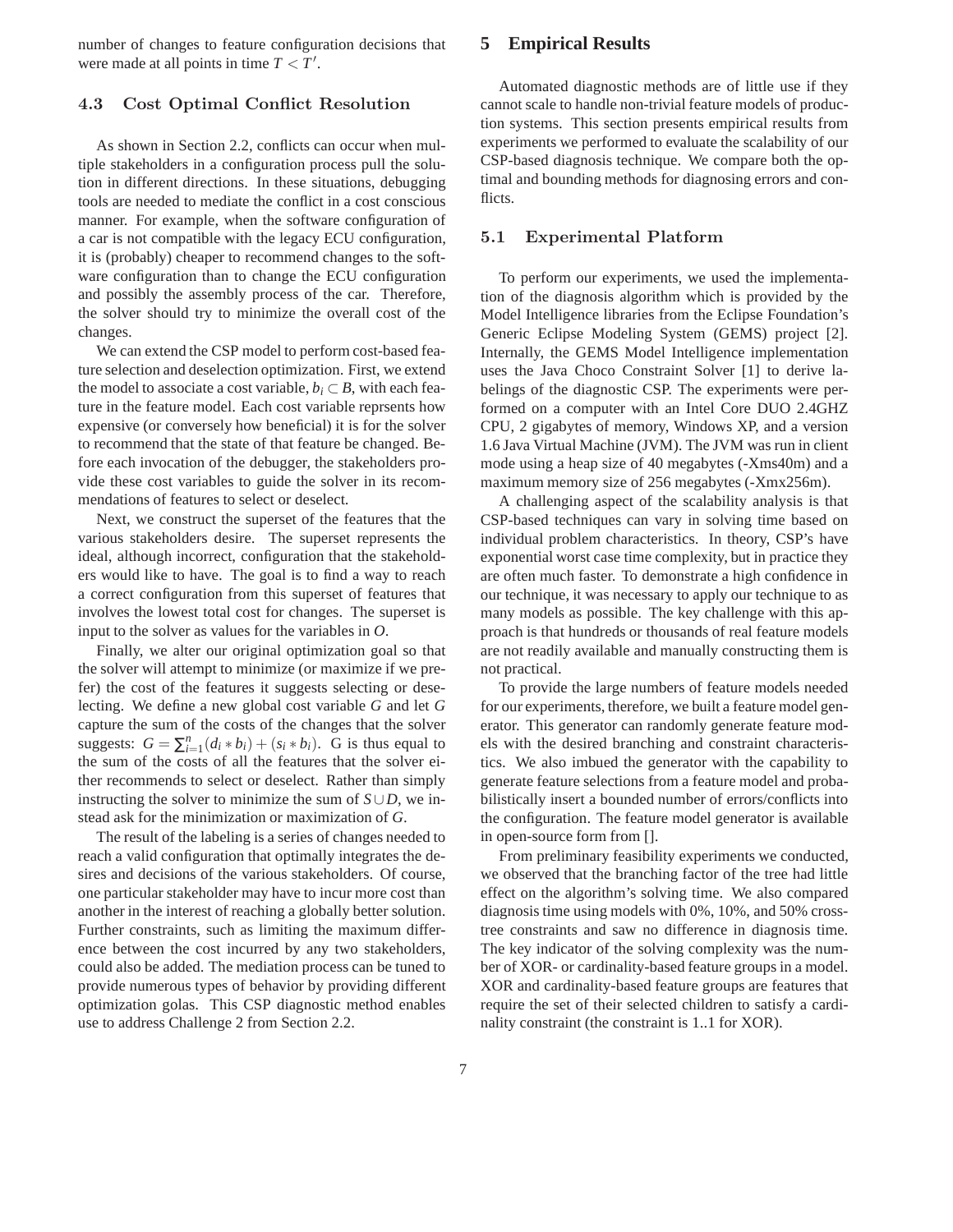For our tests, we limited the branching factor to at most five subfeatures per feature. We also set the probability of XOR- or cardinality-based feature groups being generated to 1/3 at each feature with children. We chose 1/3 since most feature models we have encountered contain more required and optional relationships than XOR- and cardinality-based feature groups.

To generate feature selections with errors, we used a probability of 1/50 that any particular feature would be configured incorrectly. For each model, we bounded the total errors at 5. In our initial experiments, the solving time was not affected by the number of errors in a given feature model. Again, the prevalence of XOR- or cardinality-based feature groups was the key determiner of solving time.

#### 5.2 Bounding Method Scalability

First, we tested the scalability of the less computationally complex bounding diagnosis method. The speed of our technique allowed us to test 2,000 feature models at each data point (2,000 different variations of each size feature model) and test the bounding method's scalability for feature models up to 500 features. With models above 500 features, we had to reduce the number of samples at each size to 200 models due to time constraints. Although these samples are small, they demonstrate the general performance of our technique. Moreover, the results of our experiments with feature models up to 500 features were nearly identical with sample sizes between 100 and 2,000 features.

Figure 3 shows the time required to diagnose feature models ranging in size from 50 to 500 features using the bounded method. The figure captures the worst, average,



Figure 3: Diagnosis Time with Bounding Method

and best solving time in the experiments. As seen from the results, our technique could diagnose 500 feature models in an average of  $\approx 600$ ms.

The upper bound used for this experiment was a maximum of 6 feature selection changes. When the 6 feature bound was too tight for the diagnosis (*i.e.*, more than 6 changes were needed to reach a correct state) the solver would declare that there was no valid solution in a very short amount of time. We therefore discardedall instances where the bound was too tight to avoid skewing the results towards shorter solving times.

Figure 4 shows the results of testing the solving time of the bounding method on feature models ranging in size from 750 to 5,000 features. Models of this size were sufficient to



Figure 4: Diagnosis Time Using Bounding Method for Large Feature Models

demonstrate scalability for production systems. The results show that for a 5,000 feature model, the average diagnosis time was  $\approx 1$  minute.

Another key variable that we tested was how the tightness of the bound on the maximum number of feature changes affected the solving time of the technique. We took a set of 200 feature models and applied varying bounds to see how the bound tightness affected solution time. Figure 5 shows that tighter bounds produced faster solution times. We hypothesize that the tighter bound allows the solver to



Figure 5: 500 Feature Diagnosis Time with Bounding Method and Varying Bounds

discard infeasible solutions more quickly and thus arrive at a solution faster.

#### 5.3 Optimal Method Scalability

Next, we tested the scalability of the optimal diagnosis method. For the tests of the optimal method's scalability for feature models up to 2,000 features, the slower speed of the technique allowed us to test 200 feature models at each data point. We stopped at 2,000 features because by that data point, each diagnosis required an average of  $\approx 7.5$  minutes and the 200 samples required over 24 hours to test.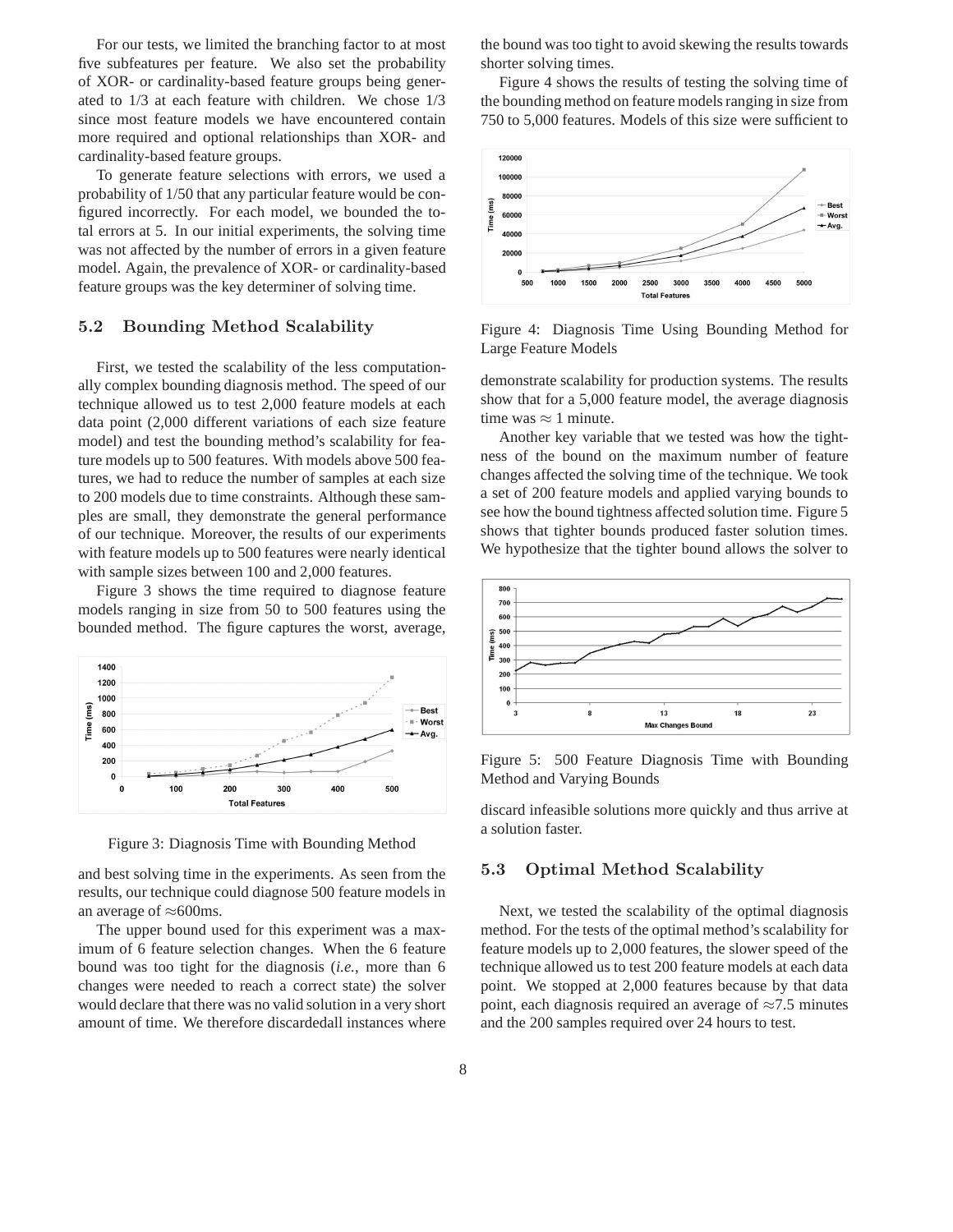The results from feature models up to 500 features can be seen in Figure 6. At 500 features, the optimal method



Figure 6: Diagnosis Time with Optimal Method

required an average of roughly 8 seconds to produce a diagnosis. The tests from larger models ranging in size up to 2,000 features are shown in Figure 7. For a model with



Figure 7: Diagnosis Time with Optimal Method for Large Feature Models

2,000 features, the solver required an average of approximately 7.5 minutes per diagnosis.

## 5.4 Comparative Analysis of Optimal and Bounding Methods

Finally, we compared the scalability and quality of the results produced with the two methods. As seen by comparing Figures 3 and 6 the bounding method performs and scales significantly better than the optimal method. This result raises the key question of how much of a tradeoff in solution quality for speed is made when the bounding method is used over the optimal method.

The bound that is chosen determines the quality of the solution that is produced by the solver. We can state the optimality of a diagnosis given by the bounding method as the number of changes suggested by the bounding method, *Bounded*( $S \cup D$ ), divided by the optimal number of changes,  $Opt(S \cup D)$ , which yields  $\frac{Bounded(S \cup D)}{Opt(S \cup D)}$ . Since the bounding method uses the constraint  $(S \cup D) \leq K$  to ensure that at most *K* changes are suggested, we can state the worst case optimality of the bounded method as  $\frac{K}{Opt(S \cup D)}$ . The closer

our bound, *K*, is to the true optimal number of changes to make, the better the diagnosis will be.

Since tighter bounds produce faster solving times *and* better results, debuggers should start with very small bounds and iteratively increase them upward as needed. One approach is to layer an adaptive algorithm on top of the diagnosis algorithm to move the bound by varying amounts each time the bound proved too tight. Another approach is to employ a form of binary search to hone in on the ideal bound. We will be investigating both of these techniques in future work.

## **6 Related Work**

In prior work [16], Trinidad et al. have shown how feature models can be transformed into diagnosis CSPs and used to identify *full mandatory features*, *void features*, and *dead feature models* [16]. Developers can use this diagnostic capability to identify feature models that do not accurately describe their products and to understand why not. The technique we described in this paper builds on this idea of using a CSP for automated diagnosis. Whereas Trinidad focuses on diagnosing feature models that do not describe their products, however, we build an alternate diagnosis model to identify conflicts in feature configurations. Moreover, we provide specific recommendations as to the minimal set of features that can be selected or deselected to eliminate the error.

Batory et al. [3] also investigated debugging techniques for feature models. Their techniques focus on translating feature models into propositional logic and using SAT solvers to automate configuration and verify correctness of configurations. In general, their work touches on debugging feature models rather than individual configurations. Our approach focuses on another dimension of debugging, the ability to pinpoint errors in individual configurations and to specify the minimal set of feature selections and deselections to remove the error. Moreover, we show how automated debugging can be combined with probing to help understand and integrate bottom-up forces into the configuration process.

Mannion et al. [12] present a method for encoding feature models as propositional formulas using first-order logic. These propositional formulas can then be used to check the correctness of a configuration. Mannion, however, does not touch on how incorrect configurations are debugged. In contrast, our technique provides this capability and can therefore recommend the minimal feature modifications to rectify the problem.

Pure::variants [5], Feature Modeling Plugin (FMP) [7], and Big Lever Software Gears [6] are tools developed to help developers create correct configurations of SPL feature models. These tools enforce constraints on modelers